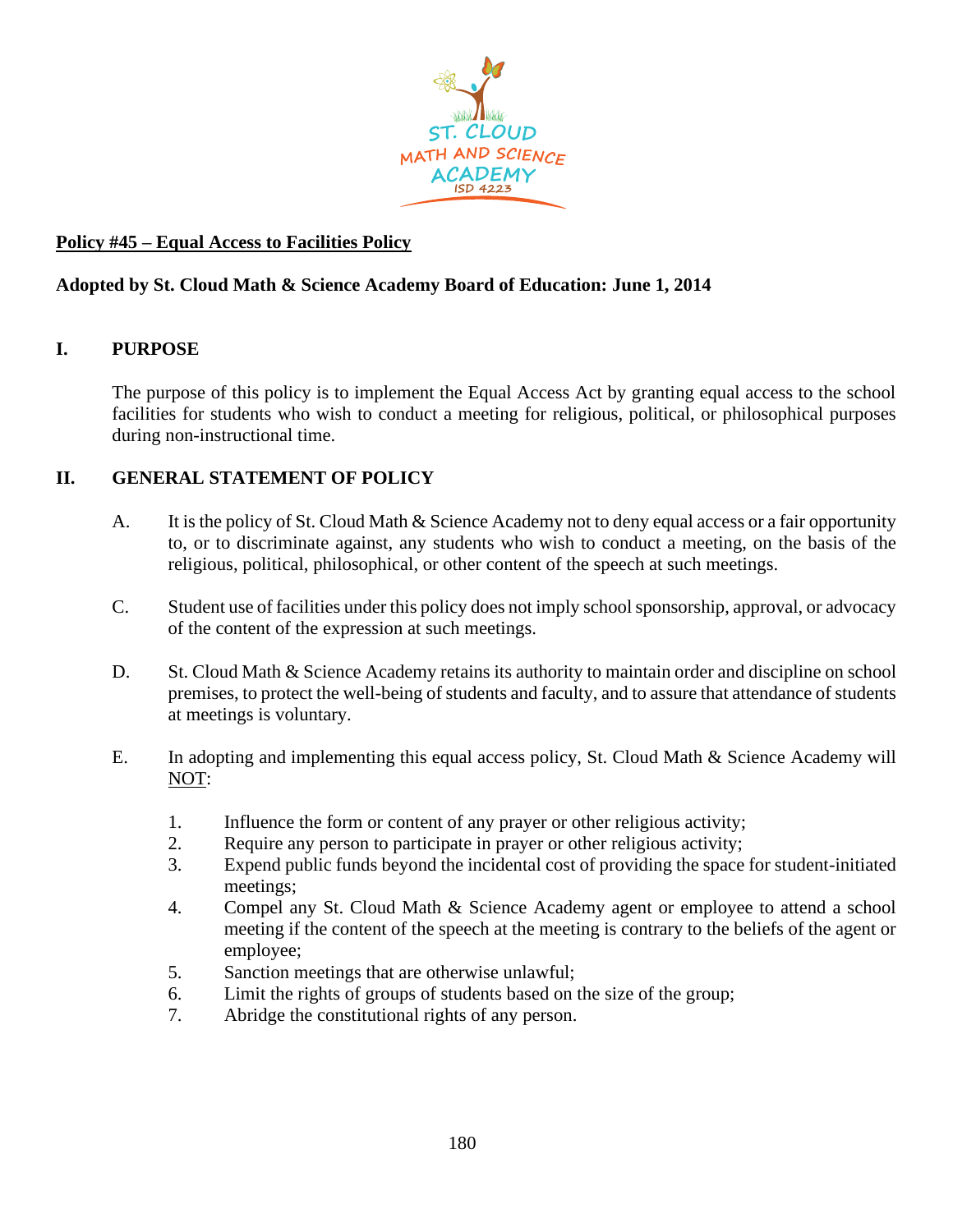## **III. DEFINITIONS**

- A. "Sponsorship" includes the act of promoting, leading, or participating in a meeting. The assignment of a school employee for custodial, observation, or maintenance of order and discipline purposes does not constitute sponsorship of the meeting.
- C. "Meeting" includes activities of student groups which are permitted under a limited open forum and are not directly related to the St. Cloud Math & Science Academy curriculum. Distribution of literature does not constitute a meeting protected by the Equal Access Act.
- D. "Non-instructional time" means time set aside by the school before actual classroom instruction begins or after actual classroom instruction ends, including such other periods that occur during the school day when no classroom instruction takes place.

## **IV. FAIR OPPORTUNITY CRITERIA**

St. Cloud Math & Science Academy shall uniformly provide that:

- A. A meeting held pursuant to this policy is voluntary and student-initiated;
- B. There is no sponsorship of the meeting by the school or its agents or employees;
- C. Employees or agents of the school are present at religious meetings only in a non-participatory capacity;
- D. The meeting does not materially and substantially interfere with the orderly conduct of educational activities within the school; and
- E. Non-school persons may not direct, control, or regularly attend activities of student groups.

## **V. PROCEDURES**

- A. Any student who wishes to initiate a meeting under this policy shall apply to the Director at least 48 hours in advance of the time of the activity or meeting. The student must agree to the following:
	- 1. All activities or meetings must comply with existing policies, regulations, and procedures that govern operation of school-sponsored activities.
	- 2. The activities or meetings are voluntary and student-initiated. The Director may require assurances of this fact.
- B. Student groups meeting under this policy must comply with the following rules:
	- 1. Those attending must not engage in any activity that is illegal, dangerous, or which materially and substantially interferes with the orderly conduct of the educational activities of the school. Such activities shall be grounds for discipline of an individual student and grounds for a particular group to be denied access.
	- 2. The groups may not use the school name, school mascot name, school emblems, or any name that might imply school sponsorship or affiliation in any activity, including fundraising and community involvement.